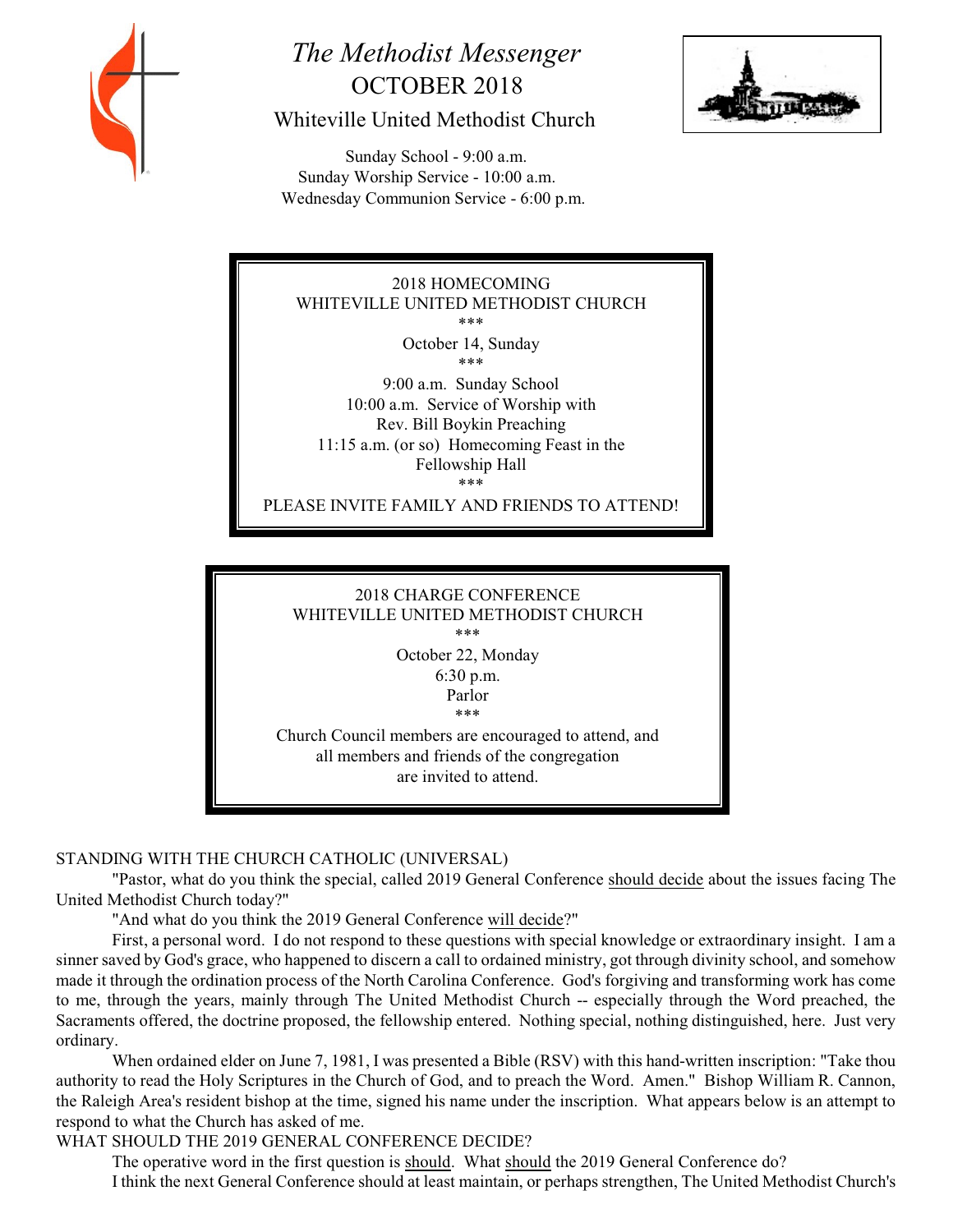current teaching on human sexuality. That teaching has been proposed, debated, amended, and adopted by past General Conferences. It is now published at Paragraph 161G in The Book of Discipline (2016, pp. 112-3). While declaring "that all persons are individuals of sacred worth, created in the image of God" and "that God's grace is available to all," this teaching (which can be called a Social Principle) also states that "The United Methodist Church does not condone the practice of homosexuality and considers this practice incompatible with Christian teaching." Unfortunately, this teaching, as it now reads, singles out homosexual practice as the only sexual sin. That is far from reality. That is why this pastor suggests above that this teaching could, and should, be strengthened -- that is, made more consistent with reality, written in a way that proposes sexual fidelity and declares all departures from that fidelity as sins, and therefore made more faithful to the Gospel.

Current United Methodist teaching, while unnecessarily focused exclusively on homosexualsin, is still consistent with the Bible's witness on human sexuality. Read plainly (as John Wesley might have said), the Old Testament and the New Testament clearly prohibit homosexual behavior among the People of God. But most importantly, Jesus' teaching on marriage (Matthew 19 and Mark 10) -- which draws from Genesis (chapters 1 and 2) and which directs St. Paul (Ephesians 5) -- places sexual expression solely within the covenant of one-man-one-woman-one-flesh marriage.

This Biblical witness on human sexuality has been preached, taught, and practiced by the Church and the churches for nearly 2,000 years. Often the Church's constant preaching, teaching, and practicing on human sexuality have opposed and challenged society's moral norms. The book title -- Unchanging Witness: The Consistent Christian Teaching on Homosexuality in Scripture and Tradition (edited by S. Donald Fortson III and Rollin G. Grams, B & H Academic, 2016) -- says it briefly and best.

Reinforcing the Church's Tradition, reason discerns complimentarity beautifully and constructively embodied in the marital-covenantal union between one man and one woman, in the union's sexual expression, and in the union's childbearing and childrearing. Reason also notes how sexual activity outside traditional marriage is often harmful to people involved, especially to those who are least resourceful and powerful.

Finally, Christian marriage blesses a man and a woman with the covenantal binding in which they (and their children) can experience flourishing, and growth in sacrificial love that reflects God's love on Calvary's cross. Those who remain single and refrain fromsexual expression also experience growth in such sacrificial love.

The Church catholic (universal) has always been dedicated to preaching, teaching, and ordering its

life according to the Word of God. So, The United Methodist Church is dedicated to preaching, teaching, and ordering its life according to the Word of God. Therefore, to keep The United Methodist Church living into faithfulness, the 2019 General Conference should adopt the Traditional Plan.

The Traditional Plan is the only plan that would, if it is approved by General Conference 2019, maintain The United Methodist Church in teaching what the Bible and the Church's Tradition plainly propose on human sexuality. Also, if adopted by the next General Conference, the Traditional Plan would: \*preserve the Biblical and Traditional understanding of marriage,

\*secure the high moral standard on human sexuality for the clergy,

\*strengthen disciplinary responses to those proven to have violated the church's teaching and order, and

\*allow clergy who, and congregations and annual conferences that, cannot abide by this doctrine and discipline to leave the denomination without punishment.

Again, this pastor thinks the 2019 General Conference should adopt the Traditional Plan. Why? Because only the Traditional Plan abides by the Word of God, by Biblical-Traditional teaching. The Word of God should guide General Conference, and General Conference's decisions should faithfully guide The United Methodist Church in the way of faithfulness.

Bottom line: The Word guides the Church. The Church does not guide the Word.

## WHATWILL THE 2019 GENERAL CONFERENCE DECIDE?

Now the operative word is will. What will General Conference decide?

This is a question related to prediction and to church politics. And when it comes to predictive politics in the Church, this pastor is notably lacking. Even so, I will venture the following guess.

I believe that the special, called 2019 General Conference will pass the Traditional Plan. Evangelical-orthodox delegates fromaround the world (especially from the southeastern and southwestern United States, and from Africa) will join together, form a majority, and vote in sufficient numbers for the 2019 General Conference to adopt the Traditional Plan. (Abiding by the next General Conference's decision will be a great test for the denomination.) The One Church Plan, which is favored by denominational elites (most bishops, many seminary types, many board-and-agency executives, and many high-steeple pastors), will capture the votes of "centrist" delegates who want to satisfy as many United Methodists as possible and who want maximal missions maintained. The Connectional Conference Plan (and the Simple Plan) will attract the several remaining votes.

That is my guess. And it is only a guess.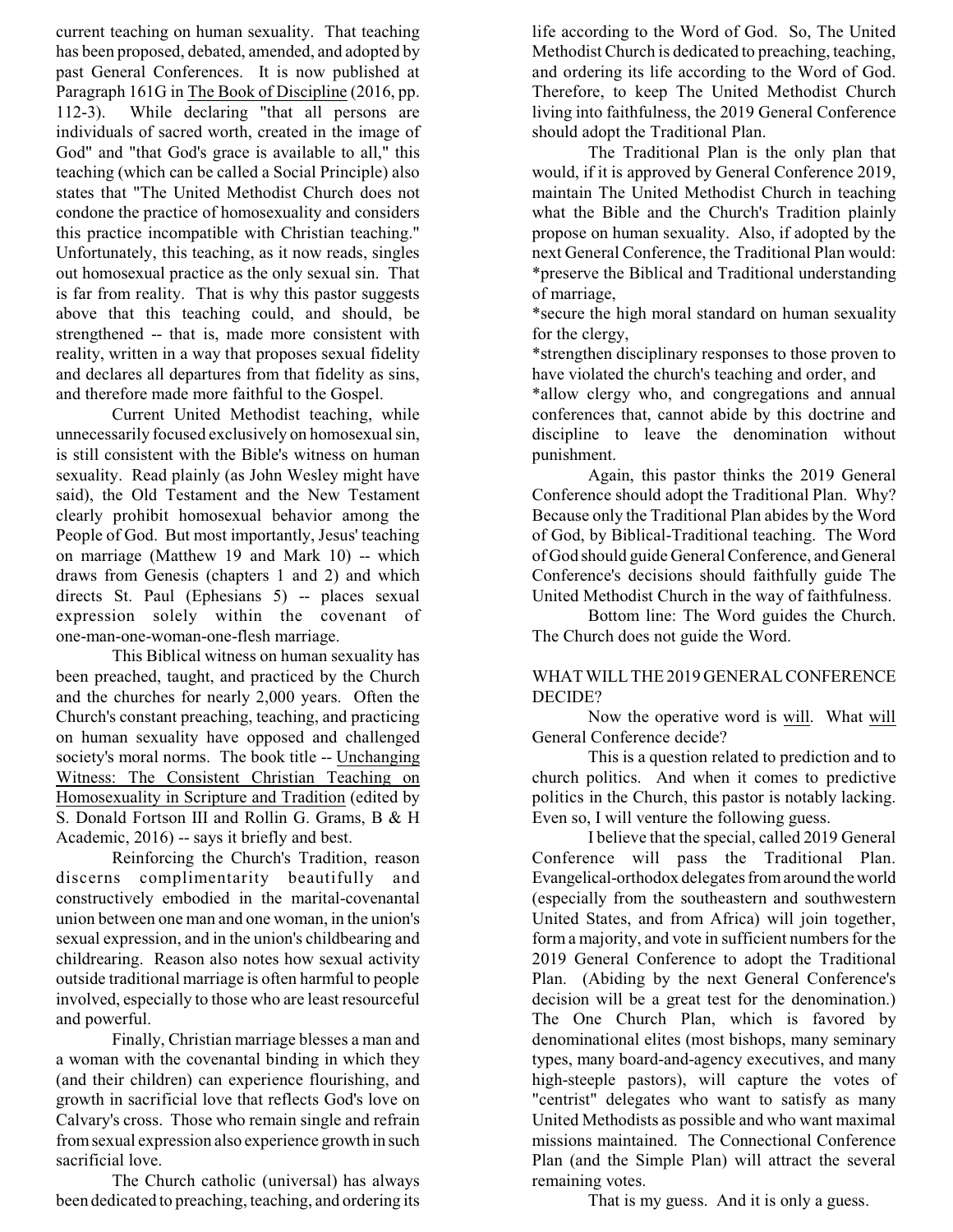#### WHY RESPOND TO THESE QUESTIONS?

Well, first of all, I am responding to these questions because a few have asked me to explain what I think and why.

Also, you, all members and friends of Whiteville United Methodist Church, have a right to know what this pastor thinks about these pressing denominational matters.

In addition, as the appointed pastor of the Whiteville Church, I have a responsibility to propose what I think. In another word, I have a responsibility to be transparent.

Finally, it is my sincere hope that the above responses will assist you in thinking through, with prayer and study and conversation, the matters at hand.

What this pastor thinks about the matters before The United Methodist Church will not directly influence the 2019 General Conference in making its decision on a denominational way forward. Even so, as the pastor of a local church, I am obligated to offer an honest word, and to encourage thought and conversation among us, on The United Methodist Church and human sexuality. This I have attempted to do.

Thank you so very much for your patience in reading to the end of this commentary. In Christ, Pastor Paul

## THE GOSPEL OF GOD AS HISTORY, PROCLAMATION, DOGMA

Dr. Carl E. Braaten has much to teach the Church and all Christians. For example, in his book Either/Or: The Gospel of Neopaganism (Eerdmans, 1995), he writes: "One thousand nine hundred and sixty-three years ago by our calendar a young Jewish rabbi by the name of Jesus died in Jerusalem under the authority of Pontius Pilate. He died the excruciating death of a criminal on the cross. That is an objective historical fact. Indispensable to the gospel is the fact that at the beginning of the Christian faith stands the figure of Jesus of Nazareth, his preaching of the kingdom of God, his intimate sense of being his Abba's Son, his way of accepting social outcasts, his table fellowship with sinners, and finally his obedient suffering and death on the cross. All that is concrete historical stuff, the granite foundation of the Christian faith.

"A generation later this same person, Jesus of Nazareth, was singled out as one whom God raised from the dead. Shortly after the shocking death of this righteous rabbi from Nazareth, Jesus became the messianic subject of the missionary proclamation of the apostles. The core of the kerygma [early Christian preaching] is thus a narrative of God acting -- full of

talk of resurrection, exaltation, and enthronement - setting in motion rich unfolding of christological [doctrine-of-Christ] confessions of Jesus as Lord and Savior, Jesus as Messiah and Son of Man, Jesus as the Logos [Word] and Son of God. This is the christological stuff that fills the earliest apostolic kerygma.

"Then about three centuries later the bishops assembled at Nicaea confessed the crucified and risen Lord Jesus Christ as 'God from God, Light from light, true God from true God, begotten, not made, of one Being with the Father.' And in the middle of the next century (451 A.D.) the Council of Chalcedon coined the dogmatic formula '*vere Deus et vere homo*' [truly God and truly man]. This Christ, true God and true man, born of the Father before all time, in these last days is born of the Virgin Mary 'for us and for our salvation.' All of this is the wonderful language of doxology and dogma.

"This brief sketch shows the trajectory of the gospel of God moving from the historical Jesus to the kerygmatic [preached] Christ to the dogmatic confession [or creed about Christ] equating Jesus with God. The whole gospel of the church rests on this christological tripod -- these three interconnected legs of history, kerygma [preaching], and dogma [creed], of Jesus of Nazareth as the risen Lord and as God's only begotten Son. When one of these legs is removed, broken, or shortened in the life, worship, and witness of the church, the door of hospitality opens to pagan spirituality and alien ideology. This is what is happening in American Christianity today and in some trends of theology." (p. 9)

## RISE AGAINST HUNGER

The Rise Against Hunger event scheduled for September 29 (a Saturday) was cancelled. A new date for this meal-packing event will be scheduled later.

## UNITED METHODIST MEN

The WUMM meeting for October is scheduled for Thursday, October 4, at 6:30 p.m. at Joe's Barbecue for an opportunity to plan programs for our upcoming meetings. We invite all the men of our church for good food and fellowship.

## – Brad Crowell, President

Remember that the Wednesday Evening Services of Holy Communion have been moved from 6:30 p.m. to 6:00 p.m. Again, Communion begins at 6:00 p.m.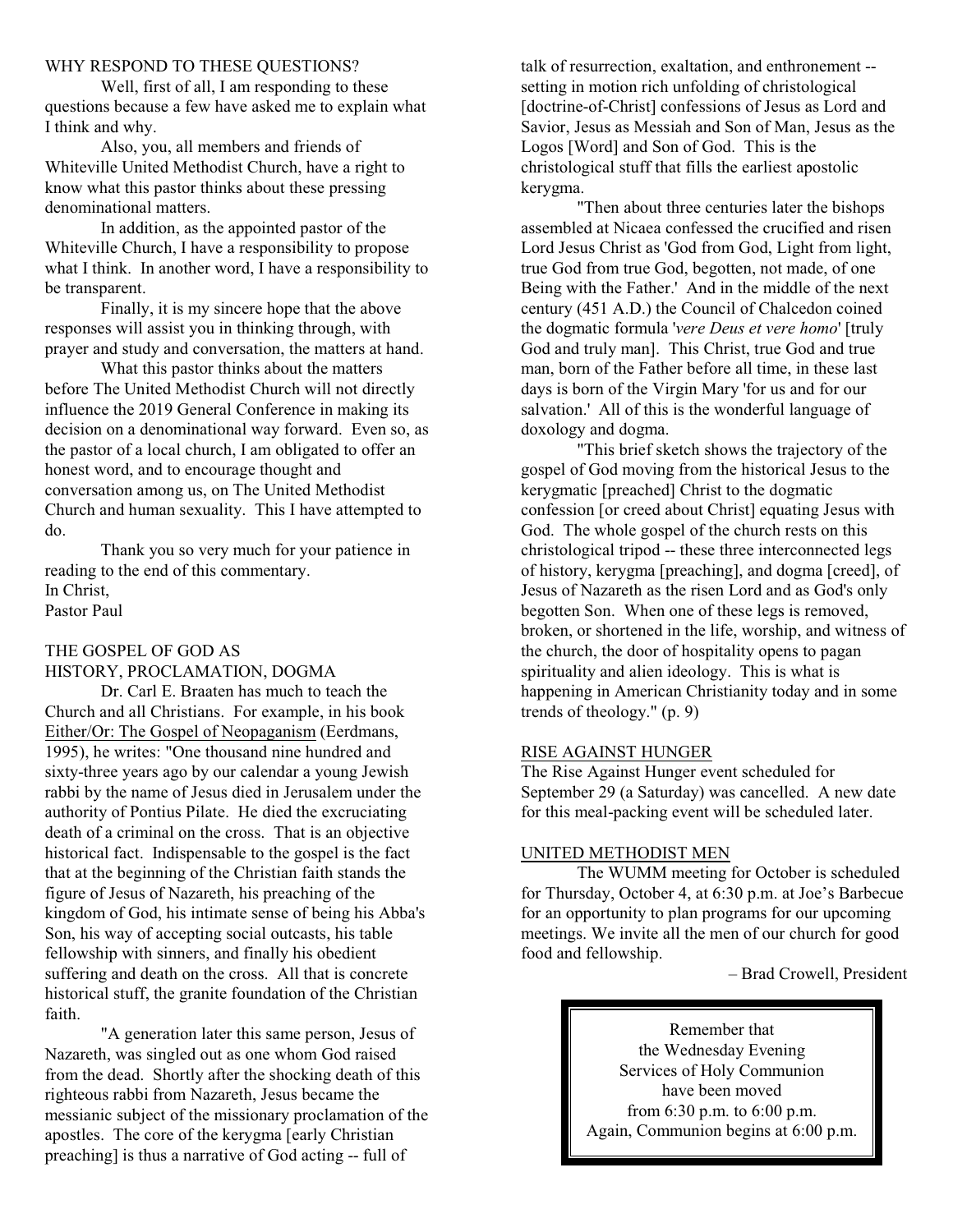#### OPERATION CHRISTMAS CHILD

A planning meeting for Operation Christmas Child (OCC) will be held on Tuesday, October 9, at 6:00 p.m. in the Parlor. OCC Collection Week is from Monday, November 12, to Monday, November 19. I am working this yea,r and I need help from our church to make sure that our collection hours are covered. During this meeting we will discuss training for the volunteers that will be collecting shoe boxes from the community. Last year, we took in almost 2,000 shoe boxes. We have to keep detailed records of where all the shoe boxes originated, and also pack OCC cartons and record how many shoe boxes are in each carton. These are just a couple of the responsibilities that we, as an OCC Drop Off Location, are responsible for during collection week. Thank you for all your support and help with this ministry. Please contact Wendy Hood at 910-840-1527.

## WORSHIP COMMITTEE

Preparations are being made for our annual Homecoming which will be on Sunday, October 14, at the Worship Service at 10:00 a.m.

Suzanne Hall and her youth Sunday School Class are distributing printed invitations to church members to this special day that can be shared with friends and family by postal mail or, better yet, by hand delivery. These cards are also available in the Narthex on Sundays. We encourage everyone to spread the word so others can plan to share this day with us. This year we are fortunate to have Reverend Bill Boykin, a former pastor of WUMC, as our guest speaker.

We welcome all visitors to join us for a covered-dish meal in the Fellowship Hall after the Worship Service.

The Worship Committee will meet again on Thursday, November 1, at 5:00 p.m. in the Pastor's Study. – Betty Gray, Chair

## UNITED METHODIST YOUTH

We have had a wonderful start of the school year with the youth of our church! We have joined forces with the youth group from First Presbyterian Church in Whiteville. Our first meeting was hosted by a family from First Presbyterian at Lake Waccamaw. We swam, tubed, celebrated a birthday, ate lunch, and fellowshipped the afternoon away with our new friends. Everyone had a great time. Adults and youth alike were blessed for it! The very same group of youth and adults volunteered to clean yards of elderly folks after the storm.

We look forward to our next meetings to be hosted by our church on Sunday, October 14, and October 28 from 6:00 - 8:00 p.m. We will provide food and the devotion/activity for these two Sundays. Please

help spread the word about the exciting new changes to our youth group and invite your friends to join us! Thanks to everyone who supports us through prayer and deed. You are helping to provide our youth with the tools needed to make sound, spiritual life choices. – Heather LaMora

#### **HANDBELLS**

Rehearsals will be held every other Sunday afternoon from 4:30 - 5:45 p.m., coinciding with UMYF meetings. We are now meeting in the classroom across from the Fellowship Hall and invite any interested ringers to join us October 14 and 28. Please contact Heather LaMora with any questions at 910-770- 1157.

## NURTURE COMMITTEE

The Nurture Committee met on Monday, August 20, to work on our portion of the budget for 2019. We also discussed coming events in the fall season, especially Homecoming. We hope everyone has weathered the storm with God's help and that our community is able to heal physically and mentally! May we all experience a renewed strength of spirit as summer winds down and fall activities resume. Our love to all of you! – Debbie Conway, Chair

> "UNITED METHODIST POLITY" A Lay Servant Ministry Advanced Course

> > October 27/Saturday 9:00 a.m. until 5:00 p.m.

Epworth United Methodist Church Clinton, NC

Please register at the Harbor District website.

# OCTOBER BIRTHDAYS

- $3<sup>rd</sup>$  Ralph Huffman
- $5<sup>th</sup>$  Benjamin Deans<br>  $9<sup>th</sup>$  Fric Pait  $5<sup>th</sup>$ 
	- Eric Pait
	- Gina Deans
- Vickie Pait  $14<sup>th</sup>$
- $15<sup>th</sup>$  Kenneth Smith
- $16<sup>th</sup>$  John Kennedy<br> $18<sup>th</sup>$  Jan Avant
- $18^{th}$  Jan Avant<br>  $21^{st}$  Gus Cother
- $21<sup>st</sup>$  Gus Cothern<br>  $25<sup>th</sup>$  Wayne Overc
- $25<sup>th</sup>$  Wayne Overcash<br> $26<sup>th</sup>$  Debra McGougan
- Debra McGougan Frank Walters Nathan Diefes
- 27<sup>th</sup> Katie & Emory Ward<br>28<sup>th</sup> Peggy Huffman
	- Peggy Huffman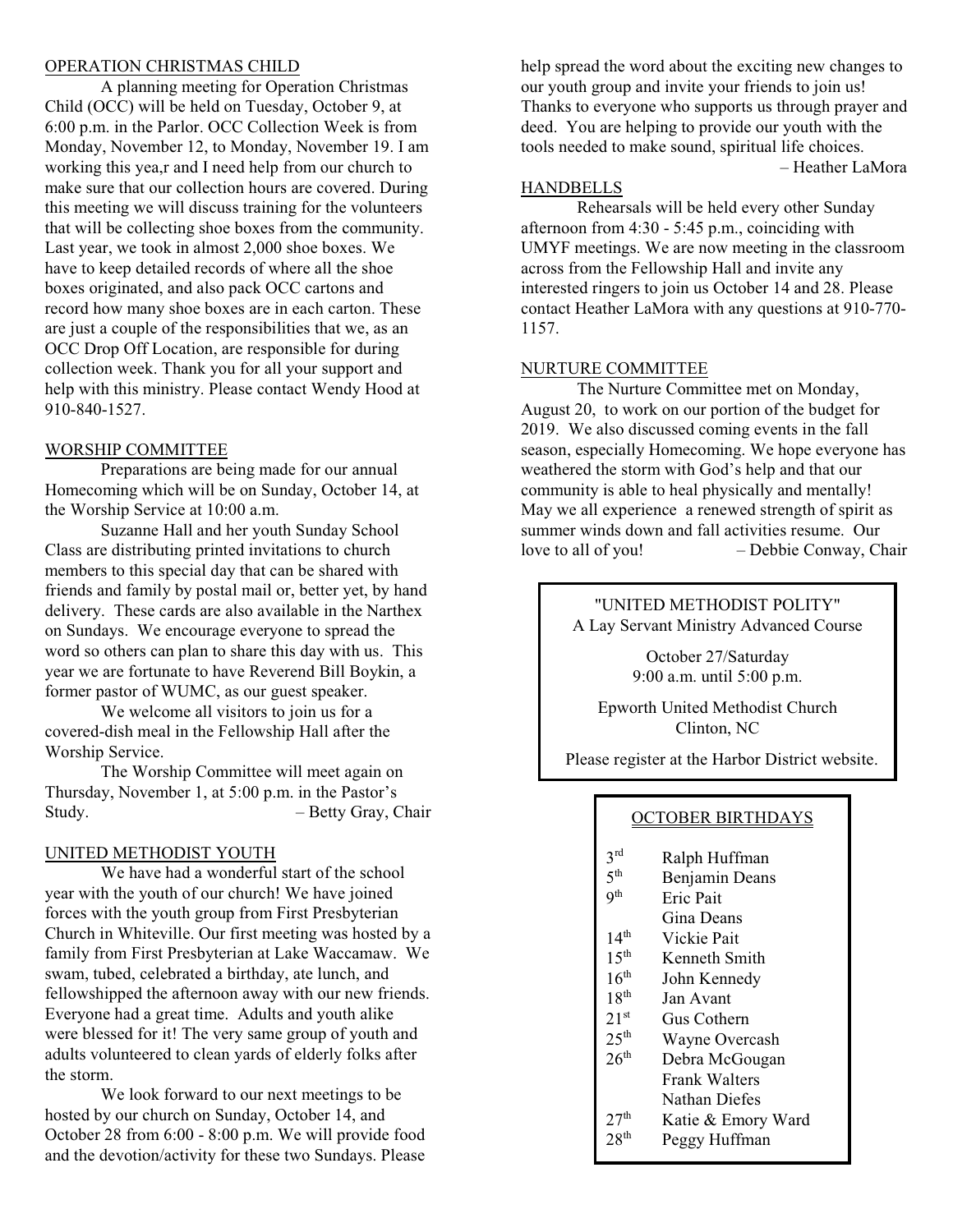October 2018

| <b>SUNDAY</b>                                                                                                                         | <b>MONDAY</b>                                                                              | <b>TUESDAY</b>                                                                                                  | WEDNESDAY                                                      | <b>THURSDAY</b>                                    | <b>FRIDAY</b> | <b>SATURDAY</b>                                                   |
|---------------------------------------------------------------------------------------------------------------------------------------|--------------------------------------------------------------------------------------------|-----------------------------------------------------------------------------------------------------------------|----------------------------------------------------------------|----------------------------------------------------|---------------|-------------------------------------------------------------------|
|                                                                                                                                       |                                                                                            | $\overline{c}$                                                                                                  | $\mathfrak{Z}$                                                 | $\overline{4}$<br>6:30 p.m. UMM/Joe's<br>Barbeque  | 5             | 6                                                                 |
| 9:00 a.m. Sunday School<br>10:00 a.m. Worship                                                                                         | 8<br>10:00 a.m. Exercise<br>6:30 p.m. UMW                                                  | 9<br>9:00 a.m. Basic<br>Computer/Fellowship<br>Hall<br>6:00 p.m. Operation<br>Christmas Child<br>Meeting/Parlor | 10<br>9:30 a.m. Bible Study/Parlor<br>6:00 p.m. Holy Communion | 11<br>10:00 a.m. Exercise<br>6:15 p.m. Bible Study | 12            | 13                                                                |
|                                                                                                                                       | 7:00 p.m. Boy Scouts                                                                       | 7:00 p.m. Cub Scouts                                                                                            | 7:30 p.m. Choir Rehearsal                                      |                                                    |               |                                                                   |
| 14 Homecoming Sunday<br>9:00 a.m. Sunday School<br>10:00 a.m. Worship:<br>Rev.Bill Boykin Preaching<br>11:15 a.m. Homecoming<br>Feast | 15<br>10:00 a.m. Exercise<br>11:00 a.m. Sunshine<br>Circle/Fellowship Hall                 | 16<br>9:00 a.m. Basic<br>Computer/Fellowship<br>Hall                                                            | 17<br>9:30 a.m. Bible Study/Parlor                             | 18<br>10:00 a.m. Exercise<br>6:15 p.m. Bible Study | 19            | 20                                                                |
| 4:30 - 5:45 p.m. Handbell<br>Rehearsal<br>6:00 - 8:00 p.m. Youth                                                                      | 7:00 p.m. Boy Scouts                                                                       | 7:00 p.m. Cub Scouts                                                                                            | 6:00 p.m. Holy Communion<br>7:30 p.m. Choir Rehearsal          |                                                    |               |                                                                   |
| 21<br>9:00 a.m. Sunday School<br>10:00 a.m. Worship                                                                                   | 22<br>10:00 a.m. Exercise<br>6:30 p.m. Charge<br>Conference/Parlor<br>7:00 p.m. Boy Scouts | 23<br>9:00 a.m. Basic<br>Computer/Fellowship<br>Hall<br>7:00 p.m. Cub Scouts                                    | 24<br>9:30 a.m. Bible Study/Parlor<br>6:00 p.m. Holy Communion | 25<br>10:00 a.m. Exercise<br>6:15 p.m. Bible Study | 26            | 27<br>9 a.m. - 5 p.m.<br>"UM Polity" at<br>Epworth<br>UMC/Clinton |
| 28<br>9:00 a.m. Sunday School<br>10:00 a.m. Worship<br>4:30 - 5:45 p.m. Handbell<br>Rehearsal<br>6:00 - 8:00 p.m. Youth               | 29<br>10:00 a.m. Exercise<br>7:00 p.m. Boy Scouts                                          | 30<br>9:00 a.m. Basic<br>Computer/Fellowship<br>Hall<br>7:00 p.m. Cub Scouts                                    | 7:30 p.m. Choir Rehearsal                                      |                                                    |               |                                                                   |

Greeters: 7<sup>th</sup> - Linda and Wayne Overcash; 14<sup>th</sup> - Florence Marlowe; 21<sup>st</sup> - Ann Pait; 28<sup>th</sup> - Ann Worthington; Alternates - Peggy and Ralph Huffman. Soundboard Workers: 7<sup>th</sup> - Suzanne Hall; 14<sup>th</sup> - Lynne Inman; 21<sup>st</sup> - Darryl Diefes; 28<sup>th</sup> - Terry and Kathy Simmons.

Acolytes: TBA